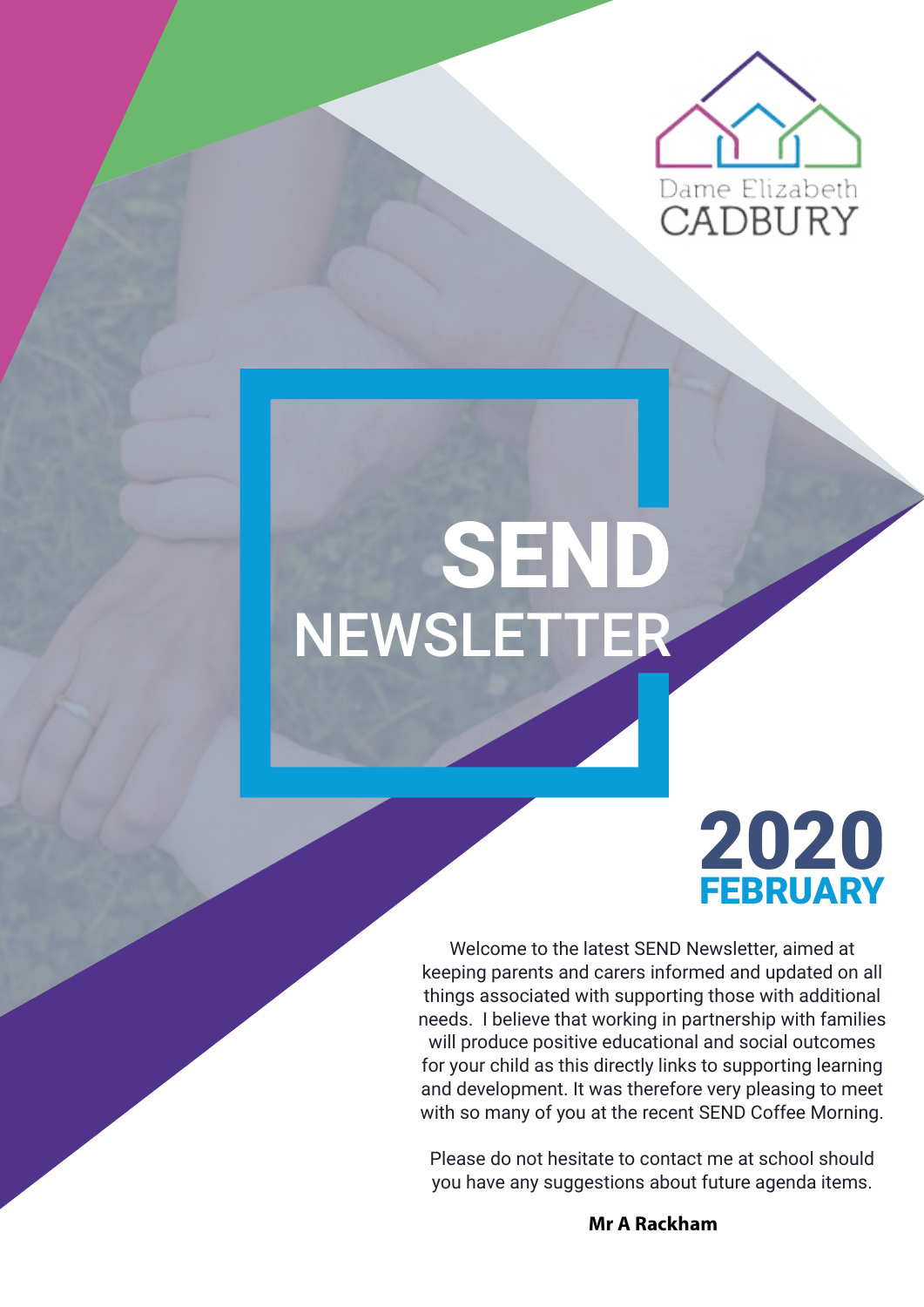

#### Parent Support Group

This term's coffee morning was an opportunity to meet some of the support team and find out a bit more about how pupils with SEND are identified and supported.

Mr Rackham, Assistant Headteacher for Inclusion, discussed the importance of school, parent and pupil working closely together to achieve the best outcomes. He gave an overview of how the school supports pupils as well as external agencies who work with us.

At these events we take time to ask parents and carers for feedback about the SEN support at Dame Elizabeth Cadbury. Once again we had lots of positive responses about the care the young people receive as well as some constructive suggestions about how to improve the SEN support.

The Communication Autism Team are running a support group at Chinnbrook Children's Centre. Fridays 9:15am to 11:15am on the following dates:

6<sup>th</sup> March, 3<sup>rd</sup> April, 15<sup>th</sup> May, 12<sup>th</sup> June, 10<sup>th</sup> July



Examples of parent feedback:

"Staff always take on board any concerns" "There is always someone on hand if I need to talk to anyone"

Midland Mencap are once again running their Parent & Carer Well-Being Workshops. Some parents attended these in the autumn term and found them very helpful. March 5<sup>th</sup>, 12<sup>th</sup> & 19<sup>th</sup> from 9:30<sup>am</sup> to 2:30<sup>pm</sup>

Don't wait for an event - if you have thoughts about how we can provide more effective support to the students please get in touch. And just like the students, we always appreciate any praise about what we do well!

> For more information contact:

Katie Price Communication and Autism Team 0121 303 1792

Or

GBNFC at Chinnbrook Children's Centre 0121 464 4772

four questions answered

idland

 $\mathbf n$  $\overline{a}$ 

 $P_n \approx \frac{P_n}{P_n}$ 

Independent<br>Travel Training

What are the benefits of

endent travel trainin

Your questions answered

#### What is independent travel training?





#### SEND Coffee Morning

### Independent Travel Training

Solihull Independent Travel Training Team provide training to young people in Birmingham and Solihull.

Is your child moving from school to college this year? Are you concerned about how they will manage the travel? If you think this training may benefit your child contact the ITT programme for more information:

#### Solihull Independent Travel Training Team

Solihull Council Email: travel.training@solihull.gov.uk Phone: 0121 704 8069



More information: Jay Barr, Midland Mencap 0121 442 2944 info@midlandmencap.org.uk